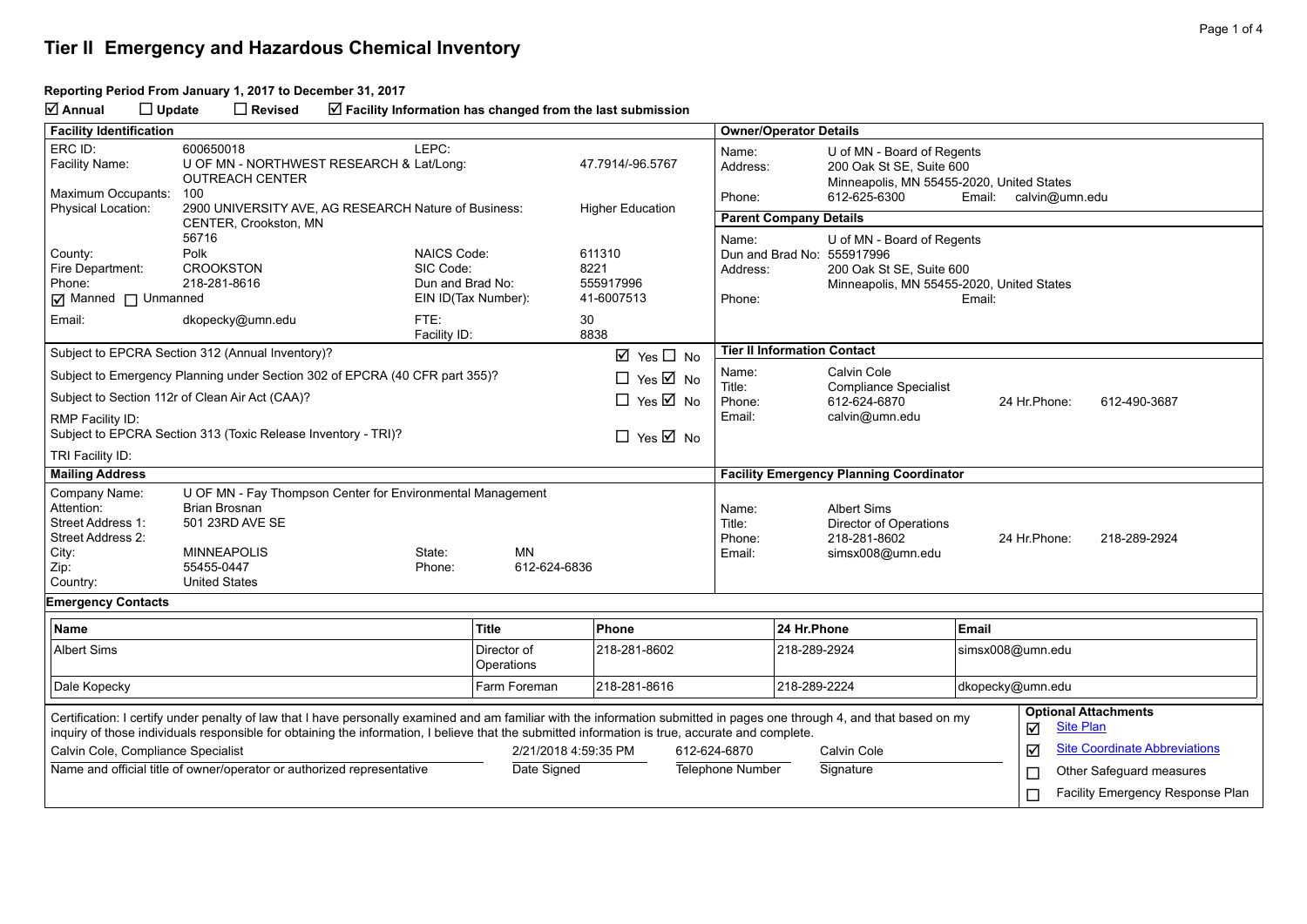**Facility/Site Name: U OF MN - NORTHWEST RESEARCH & OUTREACH CENTER-----ERC ID: 600650018**

**Reporting Period From January 1, 2017 to December 31, 2017**

| <b>Chemical Description</b>                                   | <b>Physical Hazards</b>                                                        | <b>Health Hazards</b>                                                                              |  |  |  |  |
|---------------------------------------------------------------|--------------------------------------------------------------------------------|----------------------------------------------------------------------------------------------------|--|--|--|--|
| Chemical ID:<br>544818<br>Check if Chemical Information is    | $\Box$ Combustible dust                                                        | $\boxtimes$ Acute toxicity (any route of exposure)                                                 |  |  |  |  |
| $\Delta$<br>changed from the last submission:                 | $\Box$ Corrosive to metal                                                      | $\Box$ Aspiration hazard                                                                           |  |  |  |  |
| 68476-34-6<br>CAS #:<br>Trade Secret:                         | $\Box$ Explosive                                                               | $\boxtimes$ Carcinogenicity                                                                        |  |  |  |  |
| $\Box$<br><b>Chemical Name:</b><br><b>Diesel Fuel</b>         | $\boxtimes$ Flammable (gases, aerosols, liquids, or solids)                    | $\Box$ Germ cell mutagenicity                                                                      |  |  |  |  |
| EHS:<br>Contains EHS: $\Box$<br>Exceeds TPQ: $\Box$<br>$\Box$ | $\Box$ Gas under pressure                                                      | $\Box$ Hazard Not Otherwise Classified (HNOC)                                                      |  |  |  |  |
| EHS Name:                                                     | $\Box$ Hazard Not Otherwise Classified (HNOC)                                  | $\boxtimes$ Reproductive toxicity                                                                  |  |  |  |  |
| $\Box$ Mix<br>□ Solid ☑ Liquid □ Gas<br>$\overline{M}$ Pure   | $\Box$ In contact with water emits flammable gas                               | $\boxtimes$ Respiratory or skin sensitization                                                      |  |  |  |  |
| Chemical Added On: 10/23/1990<br>Exceed TPQ On:               | $\Box$ Organic peroxide                                                        | $\boxtimes$ Serious eye damage or eye irritation                                                   |  |  |  |  |
| Check if the chemical is below<br>□<br>reporting threshold:   | $\Box$ Oxidizer (liquid, solid or gas)                                         | $\Box$ Simple asphyxiant                                                                           |  |  |  |  |
|                                                               | $\Box$ Pyrophoric (liquid or solid)                                            | $\boxtimes$ Skin corrosion or irritation                                                           |  |  |  |  |
|                                                               | $\Box$ Pyrophoric gas                                                          | $\boxtimes$ Specific target organ toxicity (single or repeated                                     |  |  |  |  |
|                                                               | $\Box$ Self-heating                                                            | exposure)                                                                                          |  |  |  |  |
|                                                               | $\Box$ Self-reactive                                                           |                                                                                                    |  |  |  |  |
| Inventory                                                     | <b>Storage Codes &amp; Location</b>                                            |                                                                                                    |  |  |  |  |
| Max Daily Amt (lbs): 14900                                    | <b>Container Type</b><br><b>Pressure</b><br><b>Temperature</b>                 | <b>Description</b><br><b>Max Amt At</b><br><b>Storage</b><br>Lat/Long<br>Location<br>Location(lbs) |  |  |  |  |
| Max Daily Amt Code: 06                                        | [A]Above ground [1]Ambient<br>[4]Ambient                                       | Fuel Island<br>14900                                                                               |  |  |  |  |
| Avg Daily Amt (lbs): 6300                                     | tank<br>temperature<br>pressure                                                |                                                                                                    |  |  |  |  |
| Avg Daily Amt Code: 05                                        | [B]Below ground   [1] Ambient<br>[4]Ambient<br>tank<br>temperature<br>pressure | Fuel Island<br>(Removed                                                                            |  |  |  |  |
| Max Amt in Largest Container (lbs): 14900                     |                                                                                | $5 - 2 - 2017$                                                                                     |  |  |  |  |
| No of days onsite: 365                                        |                                                                                |                                                                                                    |  |  |  |  |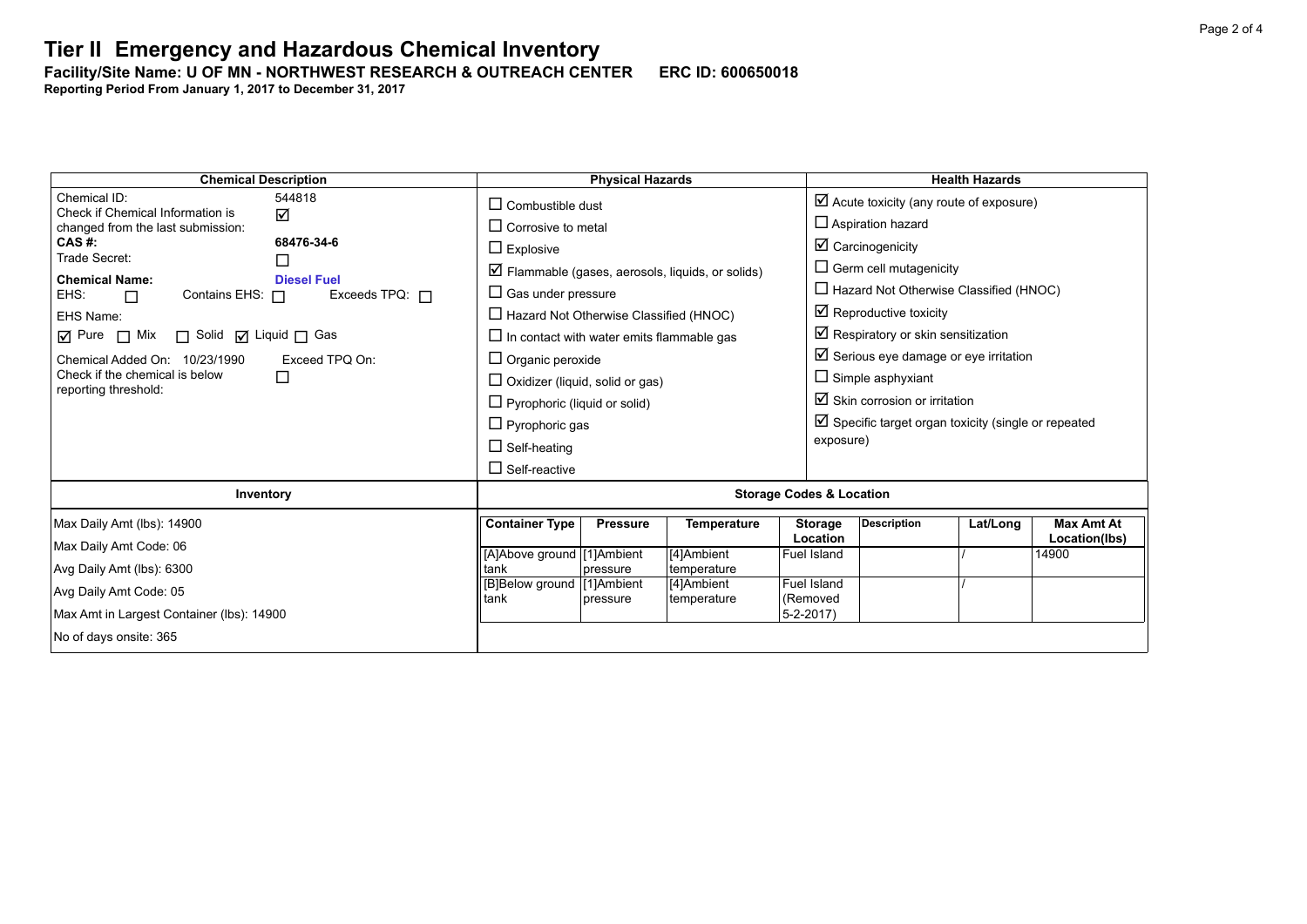## **Facility/Site Name: U OF MN - NORTHWEST RESEARCH & OUTREACH CENTER-----ERC ID: 600650018**

**Reporting Period From January 1, 2017 to December 31, 2017**

| <b>Chemical Description</b>                                     | <b>Physical Hazards</b>                                          |                 |                    |                                  | <b>Health Hazards</b>                                          |          |                                    |  |  |
|-----------------------------------------------------------------|------------------------------------------------------------------|-----------------|--------------------|----------------------------------|----------------------------------------------------------------|----------|------------------------------------|--|--|
| Chemical ID:<br>544688<br>Check if Chemical Information is<br>☑ | $\Box$ Combustible dust                                          |                 |                    |                                  | $\boxtimes$ Acute toxicity (any route of exposure)             |          |                                    |  |  |
| changed from the last submission:<br>CAS #:<br>8006-61-9        | $\Box$ Corrosive to metal                                        |                 |                    |                                  | $\Box$ Aspiration hazard                                       |          |                                    |  |  |
| Trade Secret:<br>$\Box$                                         | $\Box$ Explosive                                                 |                 |                    |                                  | $\boxtimes$ Carcinogenicity                                    |          |                                    |  |  |
| <b>Chemical Name:</b><br><b>GASOLINE</b>                        | $\triangleright$ Flammable (gases, aerosols, liquids, or solids) |                 |                    |                                  | $\Box$ Germ cell mutagenicity                                  |          |                                    |  |  |
| EHS:<br>Exceeds TPQ: $\Box$<br>Contains EHS: $\Box$<br>П        | $\Box$ Gas under pressure                                        |                 |                    |                                  | $\Box$ Hazard Not Otherwise Classified (HNOC)                  |          |                                    |  |  |
| EHS Name:                                                       | $\Box$ Hazard Not Otherwise Classified (HNOC)                    |                 |                    |                                  | $\boxtimes$ Reproductive toxicity                              |          |                                    |  |  |
| $\Box$ Pure $\Box$ Mix<br>$\Box$ Solid $\Box$ Liquid $\Box$ Gas | $\Box$ In contact with water emits flammable gas                 |                 |                    |                                  | $\boxtimes$ Respiratory or skin sensitization                  |          |                                    |  |  |
| Chemical Added On:<br>Exceed TPQ On:                            | $\Box$ Organic peroxide                                          |                 |                    |                                  | $\boxtimes$ Serious eye damage or eye irritation               |          |                                    |  |  |
| Check if the chemical is below<br>□<br>reporting threshold:     | $\Box$ Oxidizer (liquid, solid or gas)                           |                 |                    |                                  | $\Box$ Simple asphyxiant                                       |          |                                    |  |  |
|                                                                 | $\Box$ Pyrophoric (liquid or solid)                              |                 |                    |                                  | $\boxtimes$ Skin corrosion or irritation                       |          |                                    |  |  |
|                                                                 | $\Box$ Pyrophoric gas                                            |                 |                    |                                  | $\boxtimes$ Specific target organ toxicity (single or repeated |          |                                    |  |  |
|                                                                 | $\Box$ Self-heating                                              |                 |                    |                                  | exposure)                                                      |          |                                    |  |  |
|                                                                 | $\Box$ Self-reactive                                             |                 |                    |                                  |                                                                |          |                                    |  |  |
| Inventory                                                       | <b>Storage Codes &amp; Location</b>                              |                 |                    |                                  |                                                                |          |                                    |  |  |
| Max Daily Amt (lbs): 12300                                      | <b>Container Type</b>                                            | <b>Pressure</b> | <b>Temperature</b> | <b>Storage</b><br>Location       | <b>Description</b>                                             | Lat/Long | <b>Max Amt At</b><br>Location(lbs) |  |  |
| Max Daily Amt Code: 06                                          | [A]Above ground [1]Ambient                                       |                 | [4]Ambient         | (Lat:                            | <b>FARM SHOP</b>                                               |          | 12300                              |  |  |
| Avg Daily Amt (lbs): 7400                                       | tank                                                             | pressure        | temperature        | 47.7914/Long                     |                                                                |          |                                    |  |  |
| Avg Daily Amt Code: 05                                          | [B]Below ground [1]Ambient                                       |                 | [4]Ambient         | $-96.5767$<br><b>Fuel Island</b> |                                                                |          |                                    |  |  |
| Max Amt in Largest Container (lbs):                             | tank                                                             | pressure        | temperature        | (Removed                         |                                                                |          |                                    |  |  |
| No of days onsite: 365                                          |                                                                  |                 |                    | $5 - 2 - 2017$                   |                                                                |          |                                    |  |  |